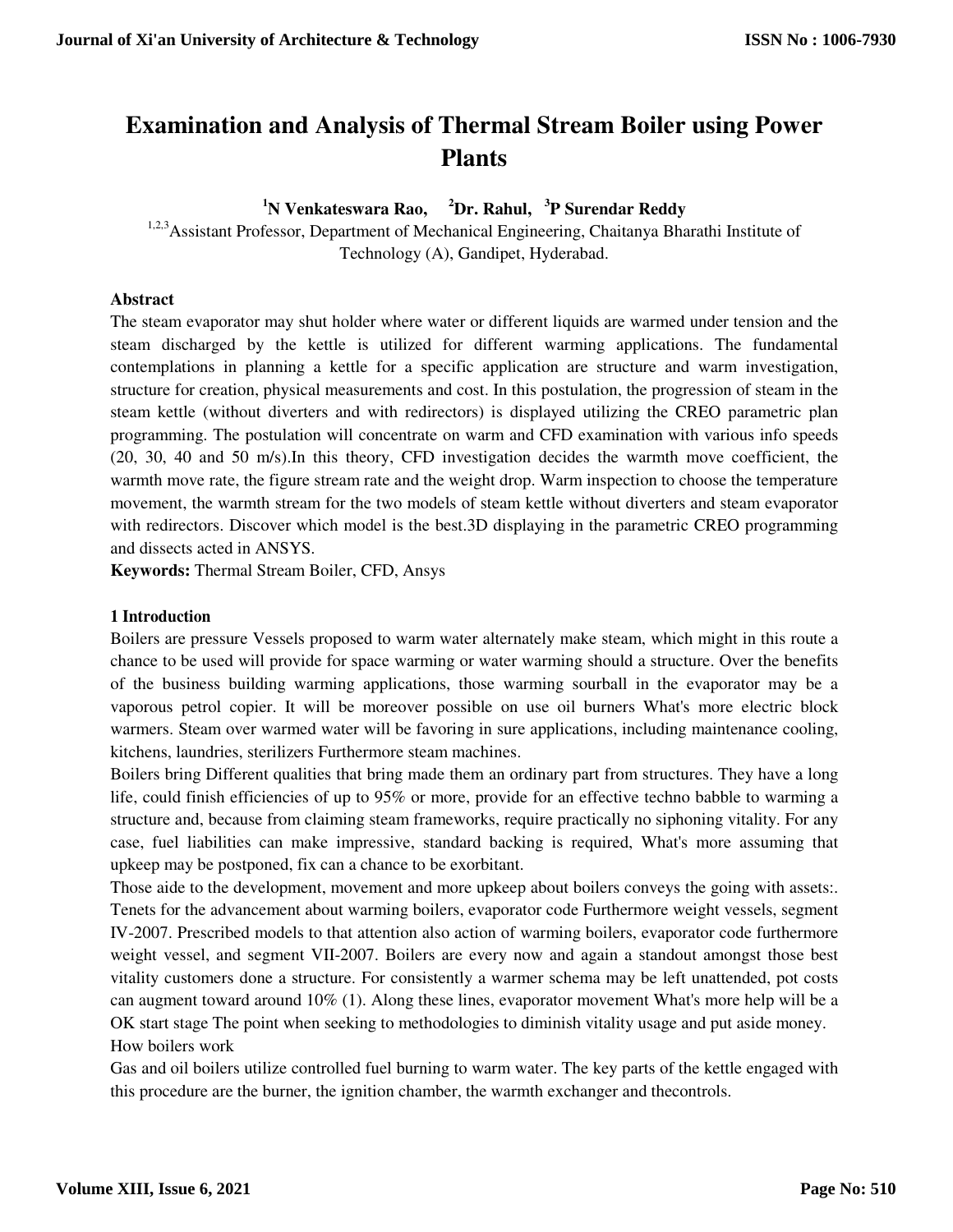# **Types of boilers**

Boilers are grouped into various sorts dependent on working weight and temperature, kind of fuel, suction strategy, size and limit and whether they consolidate water fume into the exhaust. Boilers are in some cases additionally portrayed by their key parts, for example, heat exchanger materials or cylinder structure. These different capacities are talked about in the accompanying segment on key heater parts.

Two fundamental kinds of boilers incorporate Fire tube and Water tube boilers. In a Fire tube heater, hot burning gases course through a progression of funnels encompassed by water. On the other hand, in Water tube evaporator,

## **Key segments of boilers**

The key components of a kettle incorporate the burner, the ignition chamber, the warmth exchanger, the release stack and the controls. Heater fittings, including the vent gas economizer, are likewise usually utilized as a powerful technique for recuperating heat from an evaporator and will be talked about quickly in the Best practices area for proficient activity.

Petroleum gas containers using one of two sorts of flames, barometrical burners, moreover named common draft flames and inhibited draft rings known as electric burners. Since of the most severe government and state air excellence models, low NOx flames and premix flames are progressively utilized and even required in certain territories. By guaranteeing a productive blend of air and fuel when it enters the burner, this sort of burner can guarantee that NOx emanations are diminished.

**General majority of the data.** Boilers would use to produce steam that that point gives high temperature or force. Water may be changed over with steam in the heater. This steam goes through the warming mechanical assembly which might make any bit from claiming supplies that obliges steam to operation. Those cooled steam will be after that condensed under water Furthermore returns of the heater should start the cycle once more.

Supplies plan. There would three standard sorts for steam boilers: shoot hose, water pipe Furthermore cast iron by fire tube boilers,.

Ignition vapors make a trip inside the cylinders to warm the encompassing water.

In water tube boilers, be that as it may, water streams inside the channels and warms outside, as appeared previously.

Cast iron reservoirs are like water tube reservoirs, yet water is controlled in the cast iron segments instead of the channels.

The accompanying outline demonstrates the segments of a fire tube evaporator

#### **Advantages**

Water and fuel, the main 2 nourishments for this from the heater, are rich and modest.

Intelligent to deal with huge limits and high weight.

#### **Disadvantages**

May consume throughout stop page stages.

Water essential be blessed to receive anticipate amassing.

Here is constantly a warmth is fortune.

#### **2 Literature Review**

Finite Element Analysis of Condensation Boiler Used In Power Plants Limited component investigation of the steam kettle utilized in 1M control plants. Suri Babu, 2 Dr. B. Subbaratnam 1M Technology understudy, 2Professor, Department of mechanical designing, Kit, Markapur, A.P,India.

A heater or steam generator is a shut compartment that is utilized to produce steam by applying warm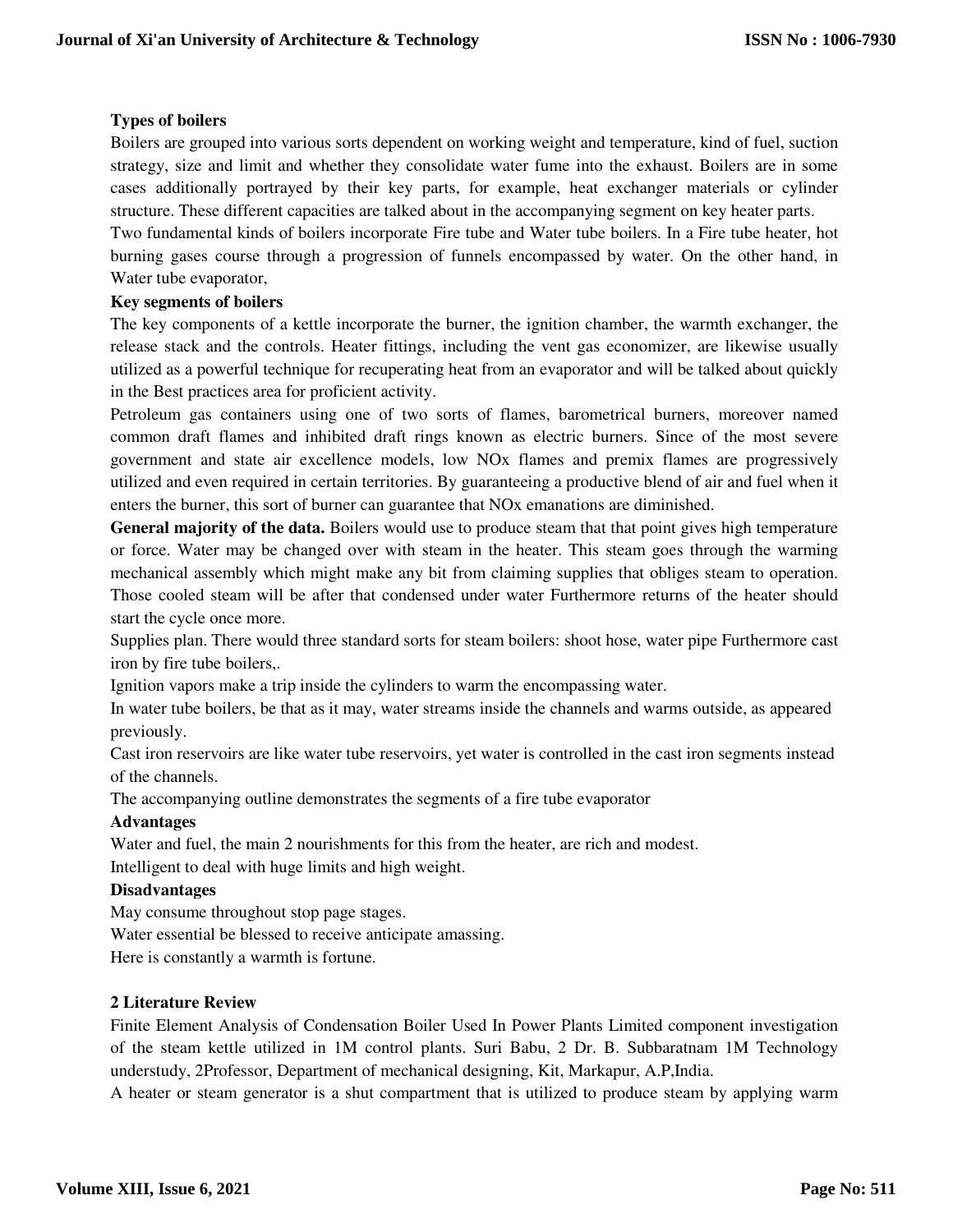vitality to the water. Throughout the steam age process, the steam heater is exposed to huge warm and auxiliary burdens. To accomplish productive activity of the plant, it is important to structure a structure to help these warm and basic burdens. The utilization of CAD and CAE software design is the driven plan technique of these structures before building a model. In this task, an inspection of the limited components of the steam kettle was performed to approve the undertaking for the genuine working conditions. The fundamental exercises engaged with the task are the execution of the 3D displaying of the boilers and the investigation of the completed components. In this task, the advancement of the structure of the

The kettle is likewise performed based on the outcomes acquired from the warm and auxiliary examination. The CAD NX programming is utilized for 3D plan and displaying. ANSYS programming is utilized to perform limited component investigation.

Auxiliary and warm investigation of an evaporator by limited component examination.

Auxiliary and warm investigation of an evaporator utilizing limited components Analysis D. Division of mechanical building Kondayya, correspondence of the creator: branch of mechanical designing, Institute of science and innovation Sreenidhi.

The steam kettle is a shut holder wherein water or different liquids are warmed under tension and the steam discharged by the evaporator is utilized for different warming applications. The fundamental contemplations in structuring a kettle for a specific application are plan and warm examination, structure for generation, physical measurements and cost. In this work, a fire tube evaporator is examined to decide the static and warm burden. The geometric model of the kettle is made in the CATIA V5 programming as per the drawing. This model is brought into HYPERMESH through the IGES position and the FEA model with merged work is created utilizing shell components. Different burden conditions apply to this FEA model, for example, plan pressure, warm loads and working conditions. One of the help legs stops every which way and different stops just in the X, Z and all revolutions bearings. This is made utilizing HYPERMESH and traded to ANSYS to acquire an answer for get deviations, pressures.

The thermodynamics of fare cogeneration necessitates that higher HP steam conditions produce greater power delivered, which has come out on top to arrive at increasingly elevated weights and temperatures without thinking about the economy. By and by, as conditions increment, the expense of extra capital exceeds extra power. HP's higher conditions likewise drove a subsequent pattern: the reception of single drum boilers as opposed to proceeding to utilize two drum plans. Despite the fact that this is the correct methodology in raised conditions, care ought to be taken when choosing configuration subtleties. A Study Analysis and Performance of High Pressure Boilers with its Accessories An examination and investigation of the presentation of high weight boilers with their frill J. Suresh babu1, R.Latha2, B.Praveen3, V.Anil kumar4, R Rama kumar5, s.peerulla6 1 Assistant educator at MED, KSRM College of designing, AP, India 2 3 4 5 6 Student, mechanical office, KSRM College of Engineering, AP, India Power is the fundamental and basic contribution for fast monetary advancement. In this cutting-edge situation, vitality assumes a crucial job both in modern improvement, which thus prompts flourishing age structures created in AP to satisfy the emerging need for vitality. Utilizing adornments in the evaporator. Plant proficiency increments. For instance, frill, for example, the economizer increments the stock water temperature, while the super heater builds the temperature of the steam delivered in the evaporator. The air pre heater builds the temperature of the approaching air, which enters the broiler. The primary target of this undertaking work is to break down the proficiency of the economizer, super heater and air pre heater by changing the diverse parameters in the evaporator area.

Plan and examination of the kettle model for controlling the steam pressure.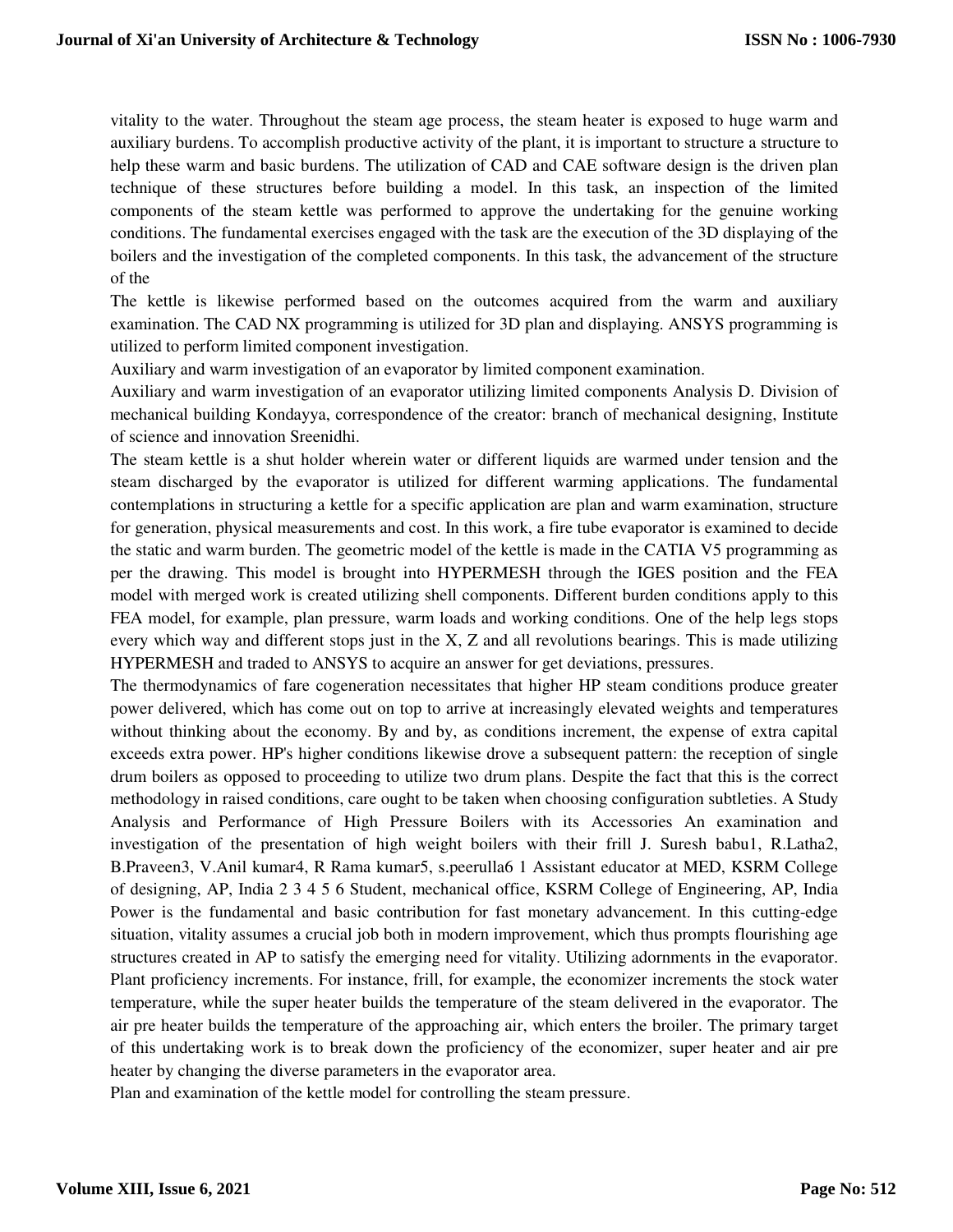Structure and investigation of the model kettle for the control of the steam pressure 1 Akanksha Bhoursae, 2 Jalpa Shah, 3 Nishith Bhatt Institute of Technology, University of Nirma, expressway SG, Ahmedabad-382481, India 3Essar constrained steels, Hazira, Surat-394270 , India

To accomplish vitality proficient activity of the power plant, it is important to adequately control the steam weight. In this manner, an exertion is made in this record to controller such a basic parameter, in particular the fume pressure, by building up a heater unit model that uses a PLC-based PID controller that uses the IMC method to change the PID parameters. The work exhibited additionally incorporates process displaying and reproduction was performed with the proper exchange work utilizing the propelled input control system. Other pragmatic and hypothetical answers were thought about. Open circle approval was likewise performed to approve the model.

## **3 Problematic explanation**

The detached of this undertaking is to variety a 3D model of the steam heater and concentrates the CFD and warm conduct of the steam kettle through limited component investigation. 3D demonstrating programming.

(Master Engineer) was utilized to plan and examine programming (ANSYS) was utilized for CFD and warm investigation.

The strategy surveyed in the undertaking is the accompanying:

Create a 3D model of the steam evaporator bunch utilizing the parametric expert designer programming. Convert the surface model into a strong record for and significance the model into ANSYS for examination.

Perform warm investigation on the steam kettle bunch for warm loads.

Carry out a CFD examination on the current surface steam heater model for speed section to realize the mass stream rate, the warmth move rate and the weight drop.

#### **4 Modeling and Analysis**

#### Models of steam boiler using CREO

The steam evaporator is demonstrated utilizing the particulars and plan equation of the information book. The isometric perspective on the steam heater is appeared in the accompanying figure. The profile of the body of the external packaging of the steam heater is attracted a visual artist and afterward turned by a point of 3600 utilizing the upset choice and the funnels are structured and amassed in the steam kettle utilizing the expulsion choice.

Steam boiler 3D model Steam boiler 2D model



Figure.1. Steam boiler surface model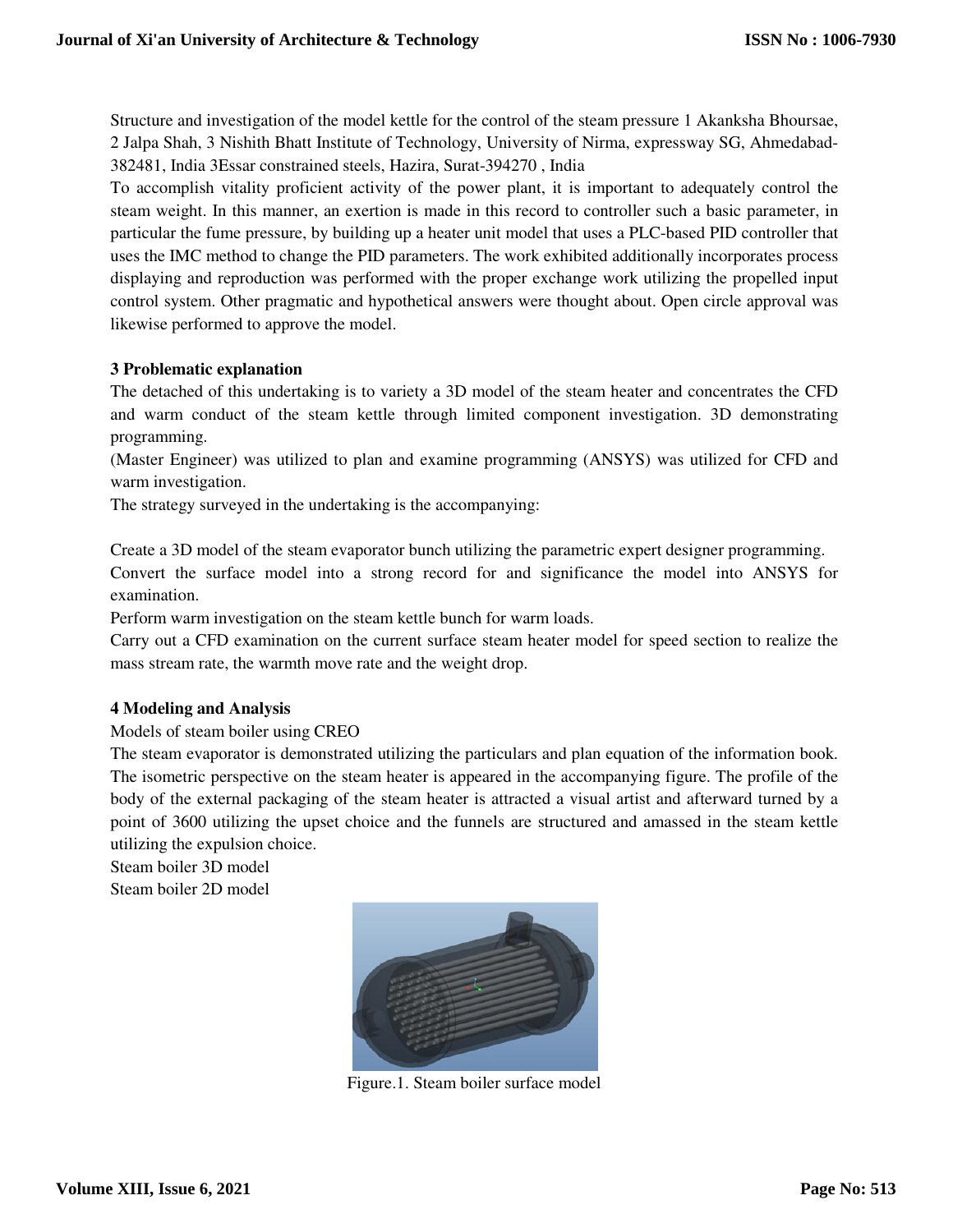## **4.1 CFD Analysis of heater exchanger coil boiler**

Mass flow rate – 0.006, 0.008 & 0.015kg/s velocity 20m/s, 3o m/s, 40 m/s, 50 m/s FLUID – steam

 $\rightarrow$  Ansys  $\rightarrow$  workbench  $\rightarrow$  select analysis system  $\rightarrow$  fluid flow fluent  $\rightarrow$  double click  $\rightarrow$  Select geometry  $\rightarrow$  right click  $\rightarrow$  import geometry  $\rightarrow$  select browse  $\rightarrow$  open part  $\rightarrow$  ok



Figure.2. Heater exchanger coil boiler

 $\rightarrow$  select mesh on work bench  $\rightarrow$  right click  $\rightarrow$  edit  $\rightarrow$  select mesh on left side part tree  $\rightarrow$  right click  $\rightarrow$  generate mesh  $\rightarrow$  MASS FLOW RATE  $-0.02 kg/m$ 

#### **4.2 Thermal analysis of steam boiler heat exchanger**

Exposed workbench 14.5>choice stable thermal in analysis systems> select geometry> right click on geometry> import geometry> select IGES file> open

Materials used aluminum, 6061 aluminum alloy and copper Properties of the copper material.

*Thermal conductivity* =  $385w/m - k$  *Specific heat* =  $0.385j/g0C$  *Density*  $= 0.00000776 kg/mm3$ 

Properties of the aluminum material.

*Thermal conductivity* =  $210 w / m - k$  *Specific heat* =  $0.9000 j / g0C$  *Density*  $= 0.0000026989 kg / mm3$ 

Properties of the 6061 aluminum alloy material Thermal conductivity =  $180w / m-k$ 

*Specific heat* = 
$$
0.896j / g0C
$$
 Density =  $0.00000270 kg / mm3$ 

**4.3 Introduced model** 



Figure.3. Stream Boiler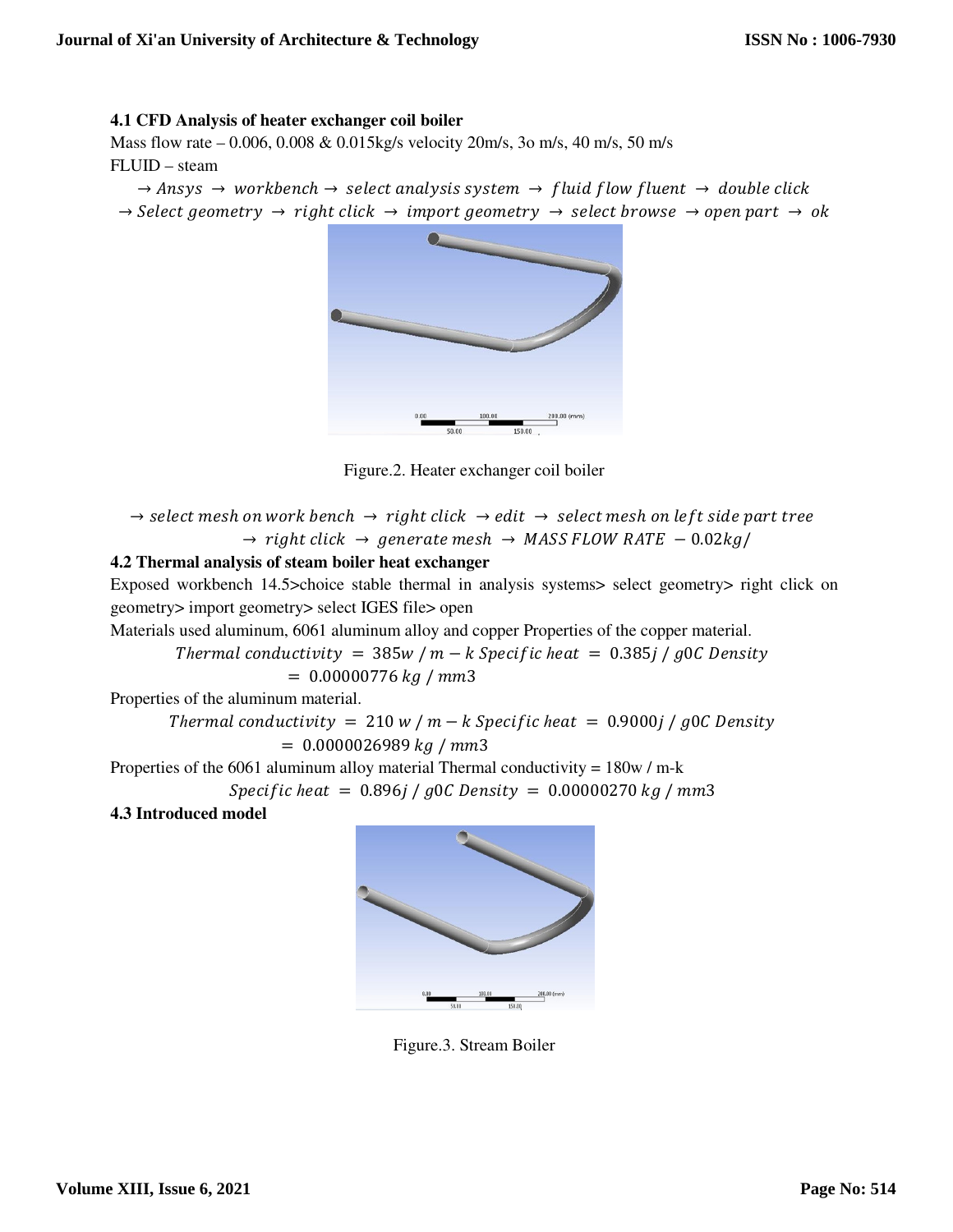## **5 Results and Analysis**

| <b>Mass Flow</b> | velocity         | <b>Pressure</b> | <b>Velocity</b> | <b>Mass flow</b> | <b>Heat</b>    |
|------------------|------------------|-----------------|-----------------|------------------|----------------|
| rates $(Kg/s)$   |                  | (Pa)            | (m/s)           | rate $(kg/s)$    | transfer rate  |
|                  |                  |                 |                 |                  | (W)            |
| 0.006            | $20 \text{ m/s}$ | $2.98e+00$      | $2.43e-02$      | 6.6459e-06       | 2.0788574      |
| 0.008            | $30 \text{ m/s}$ | $4.21e+00$      | $3.14e-02$      | 4.6938e-06       | 1.4709473      |
| 0.015            | $40 \text{ m/s}$ | $8.06e+00$      | 5.59e-02        | 3.07988e-06      | 0.9536132<br>8 |
| 0.02             | $50 \text{ m/s}$ | $1.13e+01$      | 7.29e-02        | 1.69929e-05      | 5.3261719      |

#### Table.1. CFD Analysis

| <b>Material</b>          | Temperature $(^0C)$ | <b>Heat</b> |                          |
|--------------------------|---------------------|-------------|--------------------------|
|                          | <b>Max</b>          | Min         | flux(w/mm <sup>2</sup> ) |
| Aluminum                 | 100                 | 89.189      | 1.8845                   |
| Aluminum<br>alloy $6061$ | 100                 | 90.041      | 1.9072                   |
| Copper                   | 100                 | 95.191      | 2.0515                   |

Table.2. Thermal Analysis



Figure.4. Graphs Pressure Plot

# **Conclusion**

In this project, the flow of steam in the heater pipes of the steam boiler is demonstrated by means of PRO-E design software. The proposition to emphasis on current and CFD examination by dissimilar flow rates (0.006, 0.008, 0.015 and 0.02 m / s) and different speeds.

When CFD analysis is observed, the weight drop, speed, mass flow rate and heat transfer rate increase